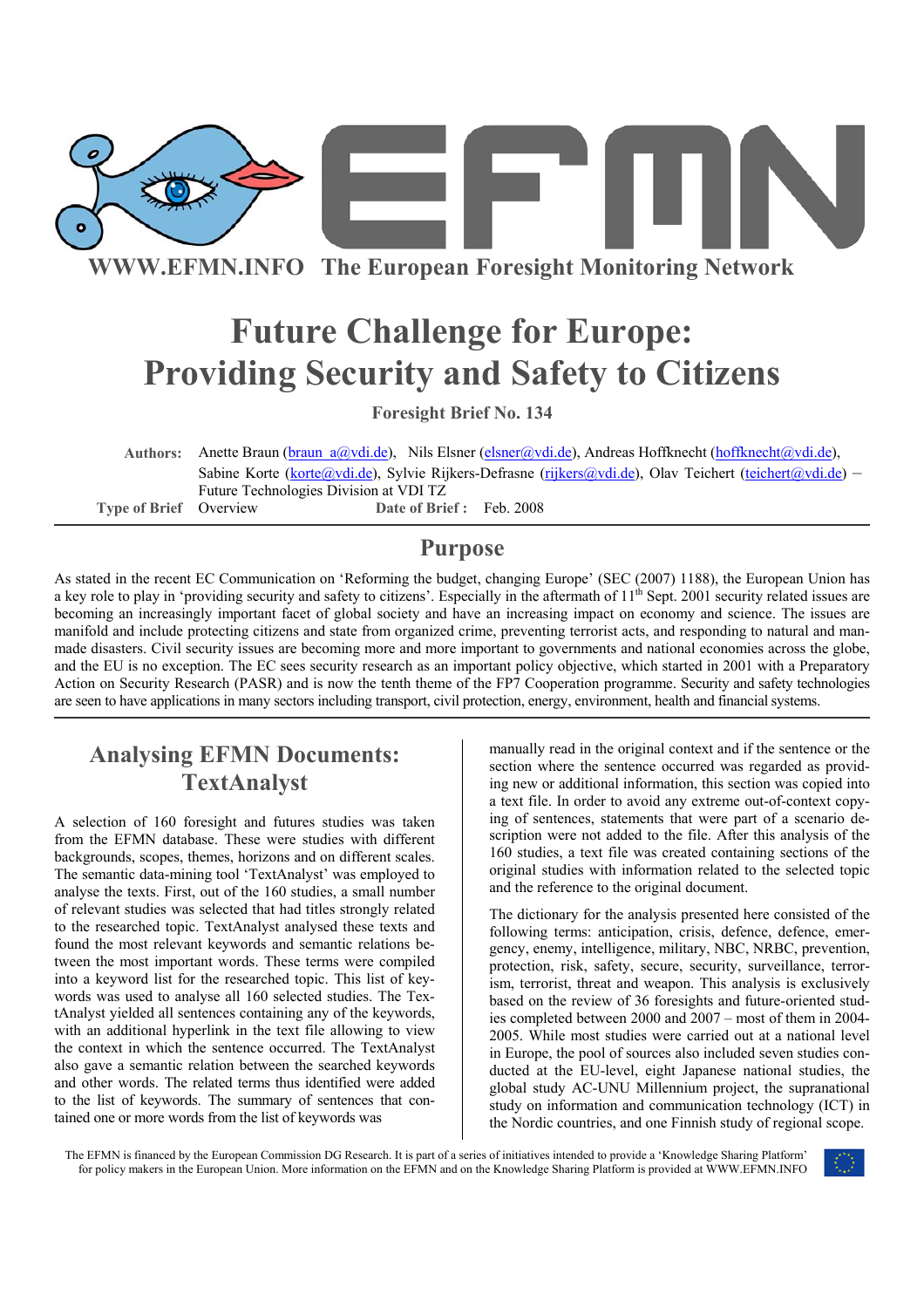#### **Limitations of the Analysis**

Attention should be paid to the fact that, while all 36 studies address certain safety and security issues, they are not all equally detailed. In particular, whereas some foresights (e.g. the UK Foresight) provide an in-depth analysis of the state-of-theart of technology, as well as a detailed forward look, the significance of some one-sentence statements, as they are typically made in Delphi studies such as the  $8<sup>th</sup>$  Japanese National Foresight, may be more limited. Such statements have been considered very carefully so as not to bias the analysis. From the above, it follows that the following analysis – based on a restricted number of foresights – neither intends to be exhaustive nor to provide an overview of security and safety-related issues weighted according to their importance for future EU policies. However, it might provide some interesting insights about future safety and security threats – as predicted in foresights – as well as how future technological, societal or economic developments and policies might help to combat them. Since some of the analysed foresights are quite old, this means that some of the proposed actions could already have been implemented.

# **Safety & Security: A Crosscutting Issue**

Safety and security issues are generally related to all kinds of natural and human-induced (intentional and non-intentional) disasters or risks, which can affect individuals, societies or nations. Important technological and political tasks in the context of the protection of citizens and vital infrastructures have addressed a broad spectrum of issues such as future threats and vulnerabilities of critical infrastructures in key sectors (e.g. information systems, financial systems, industrial plants, public buildings, transport systems and infrastructures, communication networks, energy infrastructures, food distribution systems, etc) or the impact of terrorism and organized crime on the development of civil societies.

From the selected studies two major areas were identified bearing future risks for society: civil security and IT security. The area of civil security can be divided into subsections as follows:

- terrorism and crime prevention,
- ensuring the safety and security of critical infrastructures.
- food and chemicals safety, and
- threats from climate change and natural disasters.

# **Civil Security**

#### **Terrorism and Crime Prevention**

Terrorism is expected to become a growing threat to all parts of society in the future mainly for two reasons. Firstly, due to the increasing dependence on computer networks, modern societies have become more vulnerable. Secondly, the proliferation of NRBC (nuclear, radiological, biological and chemical) weapons, the proliferation of ballistic, tactical and cruise missiles, and, on another level, the proliferation of small arms, the use of technological objects (e.g. civilian aircraft) as weapons and the transfer of technical know-how have multiplied risk factors for our societies. Also terrorist activities are becoming networked and are increasingly seeking points of entry into international business and, through corruption, into public administration.

The threat from terrorism must be counteracted by increased international cooperation on all levels and increased spending for security.

Another aspect raised by the study by the Finnish Committee for the Future is that because of continued synergy among, and miniaturization of, everything from chemistry sets and pharmaceutical manufacturing to genetic and nanotech engineering terrorist attacks will be much simpler to conduct in the future. Eventually an individual (single individual being massively destructive, SIMAD), acting alone, will be able to create and deploy a weapon of mass destruction.

In the broader context of terrorism, general crime prevention is an important aspect. The Japanese studies suggest that the security provided by governments will deteriorate in the future; thus people must provide for their own protection. Means like physical access control and burglary alarm systems for private homes are seen to be possible substitutes. The British study 'Strategic Futures Thinking' concludes that new technologies, such as DNA profiling, will prove increasingly vital in criminal trials as will more sophisticated detection, surveillance and monitoring devices in the wider field of crime prevention.

#### **Safety and Security of Critical Infrastructures**

Energy and transport infrastructures (so-called 'critical infrastructures') are crucial to economy and society. Therefore, it is hardly surprising that their safety and security is addressed in different foresights – at a national and supranational level. The Finnish foresight 'Finnsight 2015', for instance, stresses the fact that modern societies have increasingly become vulnerable in the sense that any malfunctioning or failure of critical infrastructures may paralyse the whole society.

The foresights identify several threats to critical infrastructures:

- Critical infrastructures increasingly rely on ICT applications and they more and more depend on the reliability of broad and complex ICT networks. Protecting critical infrastructures is therefore closely related to protecting the *ICT networks* they are based on. In this regard, ICT liability has to be ensured; it will also be particularly important to prevent criminal intrusion and the misuse of networked-based infrastructures.
- Of course, on a global scale, terrorism is expected to remain one of the main threats in the future. Several foresights such as the Fistera study and the UK Foresight therefore focus on threats to aviation and possible means to combat them based on better identification systems (e.g. embedded codes in airline tickets and in luggage, allowing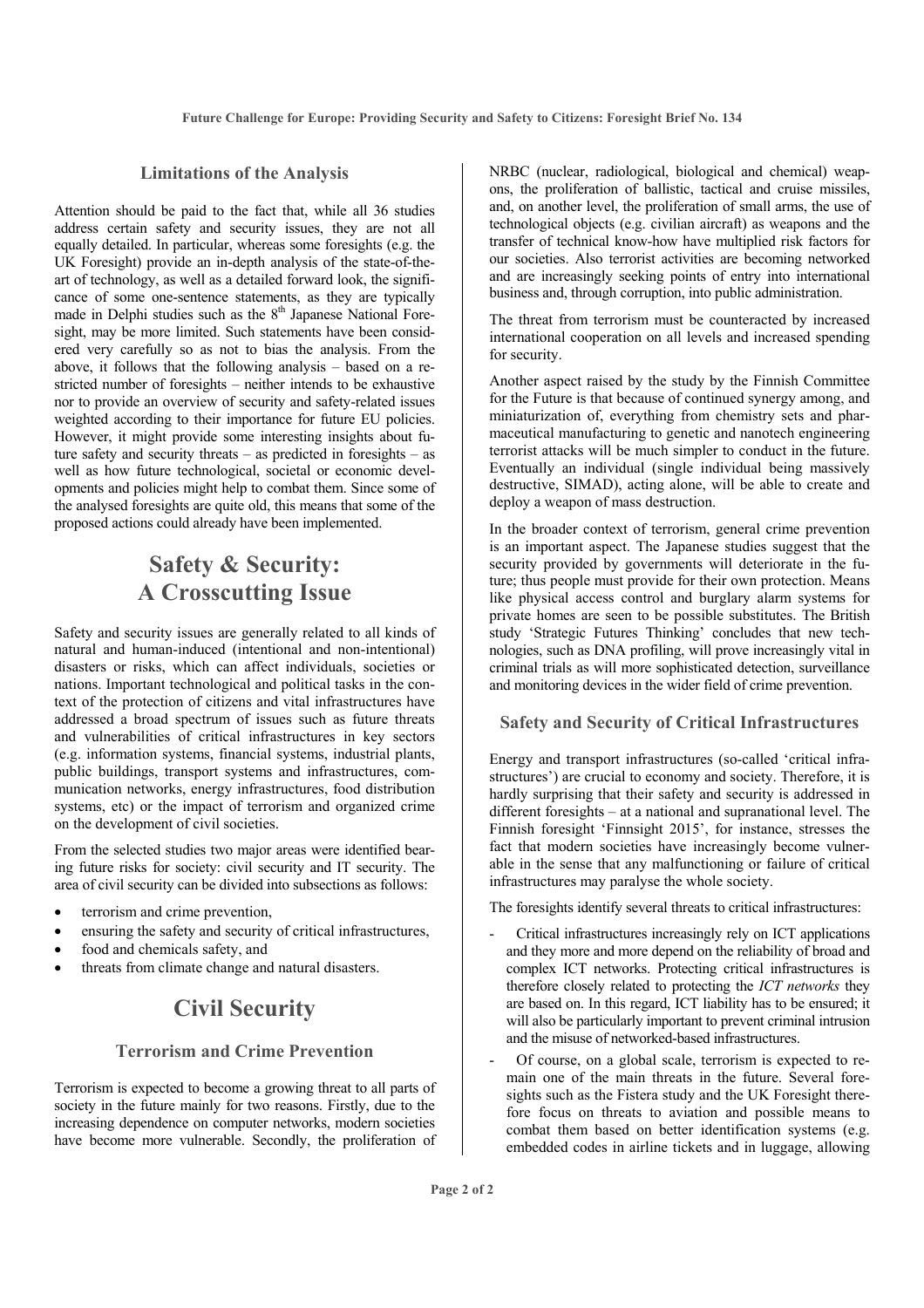matching them with the personal identification provided at the point of embarkation). Indeed, the terrorism threat is expected to give further momentum to the development of specific markets such as imaging technologies (allowing for instance the detection of suicide bombers in case remote identification and containment become reality).

Transport safety for citizens also implies reducing the risk of accidents. Thanks to the diffusion and increasing affordability of ICT, use of intelligent transport systems based on telematics as well as video-surveillance systems are expected to become more widespread to improve transport safety, for instance, by reacting in case fatigue, recreational drug use or medication impair the performance of the driver of a car or the pilot of a plane. Intelligent transport systems may also help maximise transport and logistics efficiency leading to benefits in terms of increased productivity and economic growth.

#### **Food and Chemical Safety**

Quite surprisingly, and despite their relevance for everyday life and everyone's health, issues related to food safety is rarely addressed by the foresights screened. Some, however, do highlight that ensuring food safety requires assessing the long-term impact of harmful chemicals (e.g. heavy metals) on human beings, crops, as well as livestock. Food safety is therefore closely related to preventing damage to the environment due to chemicals in general. Standardized and socially approved tools for the risk assessment of chemicals should hence be developed. In this regard, chemical analysis is expected to be facilitated in the future through the use of miniature chemical analysis systems. Regarding functional foods, the monitoring of the long-term consequences of their use is underscored as essential. The EU may have a role to play in assessing health claims and the safety of new functional food products entering the market. Providing transparent information on health issues, safe threshold limits for specific functional food products, as well as on storage requirements will also contribute to promoting food safety for the consumer.

#### **Threats from Climate Change and Natural Disasters**

Some studies emphasize the risk from climate change and natural disasters. Particularly in Japan the risk from natural disasters such as volcano eruptions, avalanches and earthquakes is addressed. The development of new predictive systems is proposed. Systems to observe disasters such as communications satellites, GPS, unmanned aircraft, and so on should be implemented in order to better understand situations after disasters have occurred and to be able to respond more swiftly.

Nearly all studies addressing climate change raise the issue of flooding – often in connection with the expected rise of the sea level. For instance the UK Foresight study claims that climate change will have a high impact under every scenario due to two threats. Firstly, the coasts are expected to be especially at risk: relative sea-level rise could increase the risk of coastal flooding

by four to ten times. Secondly, precipitation is expected to increase flood risks across the country by two to four times. Flooding in towns and cities will be one of the greatest challenges in the future. Building in areas at risk from flooding should be avoided or, if inevitable, space should be provided to accommodate flooding in river and coastal areas. In this context, the development of effective modelling capabilities to predict flooding and manage flood routes in intra-urban areas should be pursued.

The study by the Finnish Committee for the Future also expects that change in precipitation will result in water tables falling on all continents. Droughts in areas where 40% of the population depends on watersheds controlled by two or more countries call for new water management strategies that can mitigate the effects of migration, conflicts, etc.

The threat of storm surges in coastal areas will increase due to rising sea levels combined with changes in the number, location, and strength of storms.

Although flooding is seen as one of the main challenges of the future, at the same time, it is also acknowledged that predictions in this area are steeped in uncertainty, as in the case of climate change or demographic and socio-economic trends. Thus, one has to develop robust water management strategies that will yield satisfactory living conditions for a wide range of possible scenarios.

### **IT Security**

IT security in general is seen as a major topic of the future. Society depends on vulnerable, complex information technology systems, which need to be protected.

One major issue is the protection of privacy in the sense of protection against loss of control over one's personal data. Already nowadays, Wikis and mostly blogs may contain data and information about an individual that could easily be disclosed to unauthorised others, given the low levels of security and privacy protection implemented so far. This risk will be enhanced in the future because of the widespread use of ambient intelligence (AmI) with its heterogeneity (in contrast to closed, codesigned systems), its complexity of hardware and software (introducing the dependability challenge), its distribution of knowledge and resources (co-operation and interconnection), as well as the foreseen mobility needs (which introduces more vulnerability than in a static world). Radio frequency identification (RFID) implants in people can also cause a threat to privacy, since they permit easy and instantaneous identification and authentication of individuals. On the other hand, they can increase security, for example, by enabling parents to easily track down their children in case of abduction.

The major challenge is to balance privacy and security needs. There are various ways to protect privacy in the future. Legislation to protect data of a personal nature is one of them. Another is by implementing new security measures. The level of privacy and security will be defined more by the location from where data are accessed than by the place where they are actually physically stored.